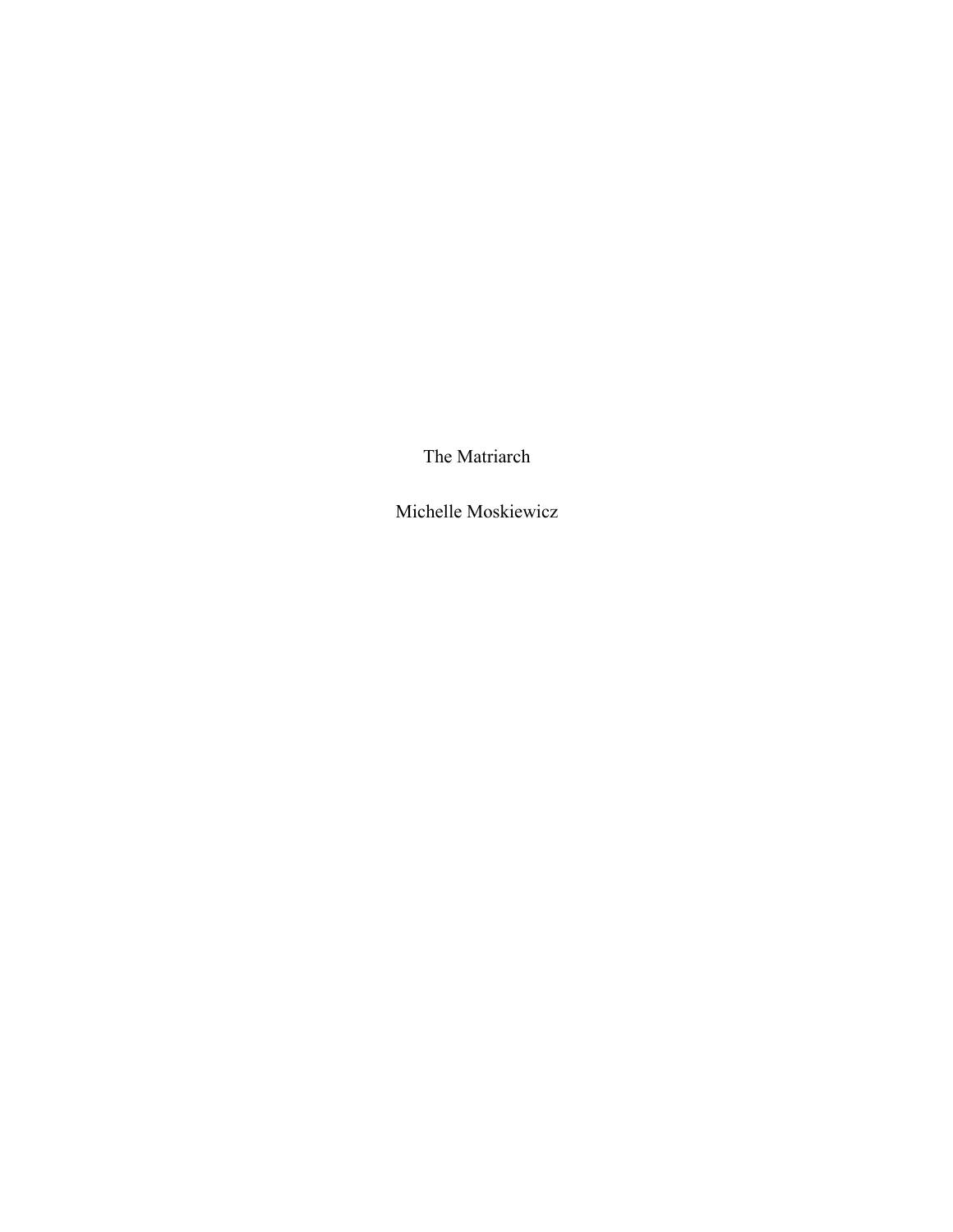"We're told men nearly destroyed the world. That's why The Matriarchy took over. To make a safer world, a better future for everyone. Everyone, that is, except men."

Gen prepares herself to start at the university as a Matriarchy Geneticist under the watchful eye of her grandmother. When her best friend Wesley is selected as a Noble, she begins questioning her allegiance to her family and the Matriarchy. Secrets begin surfacing and Gen can not ignore them any longer.

Gen must choose between the future the Matriarchy has promised her and sympathizing with the very people who would destroy it.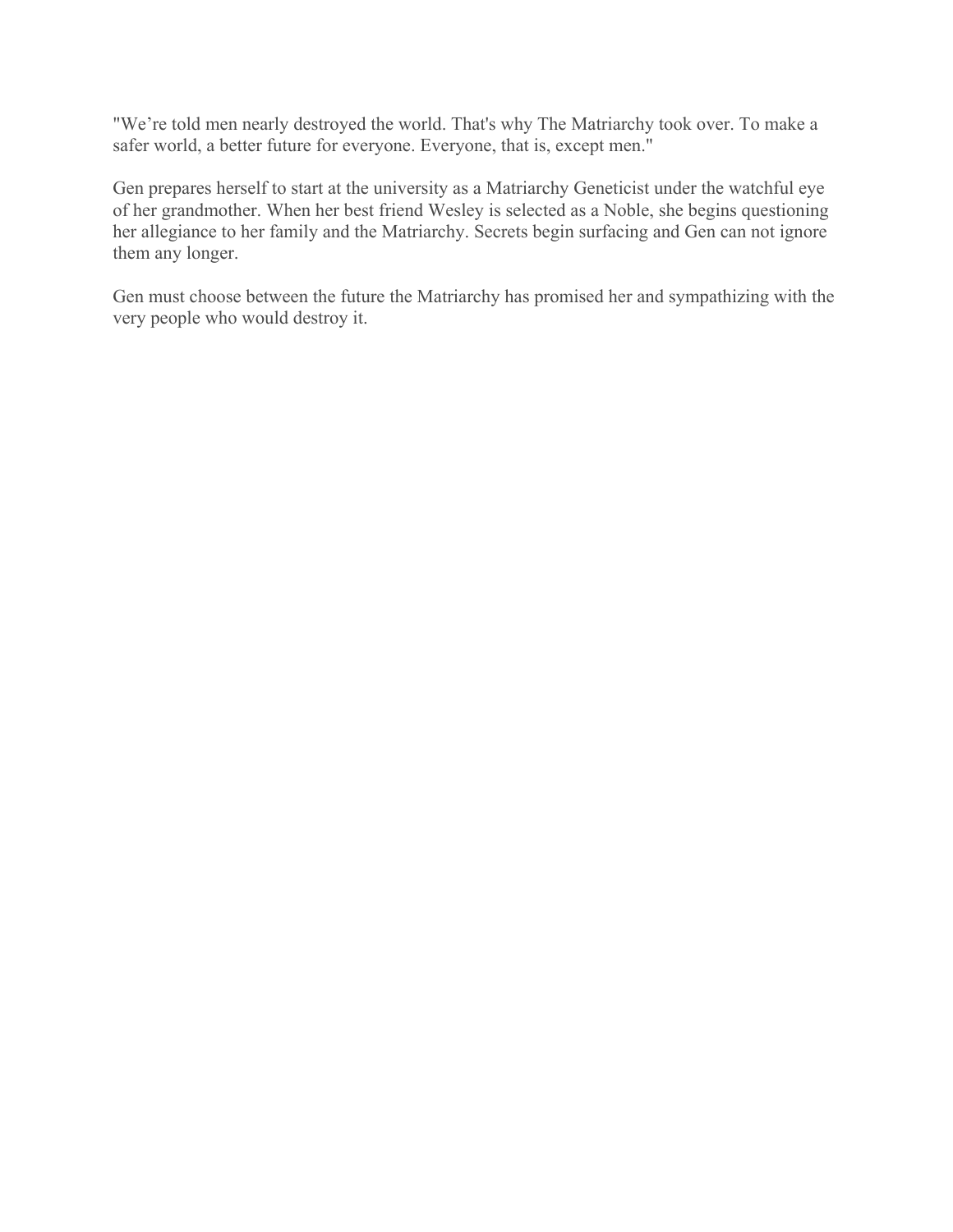Over one century ago, the United States of America entered into what was known as "The Conflict" after a planned terrorist attack against their largest military bases. Following in their footsteps, the Allied nations from past wars entered to assist the crippled U.S. military. "The Conflict" formed into World War III after enemies of the Allies joined together to assist the now outnumbered enemy forces.

Much to the dismay of the American people, the government reinstated a draft to boost its numbers. Fathers, sons, and brothers were actively pulled into the fight, leaving women and daughters to keep the country going. The war raged for eight years, until in an effort to end it the Axis countries sent nuclear warheads to the Allied posts and to the United States, nearly decimating the entire population of the military and killing many civilians. In retaliation, the Allied nations threatened complete destruction of the Axis countries unless a surrender was announced. By the end of the war, populations were less than fifty-percent of what they had been prior to the war.

The Matriarchy, a feminist political party that had been gaining popularity while the World War raged, took this opportunity of an endangered male population to step into the light. America was a war ravished country that needed to rebuild itself or face a depression that would leave them susceptible to being overtaken. The Matriarchy blamed the short tempers and pride of men. They preached that women would not be so quick to turn to war, that women had been managing household budgets for years and would do well to be in control of the money. Women of the country stood behind The Matriarchy's ideals and beliefs. Elizabeth Cleese, their front running candidate and face of The Matriarchy won by a landslide. She spoke to the women of the nation, telling them they had been second class citizens for too long.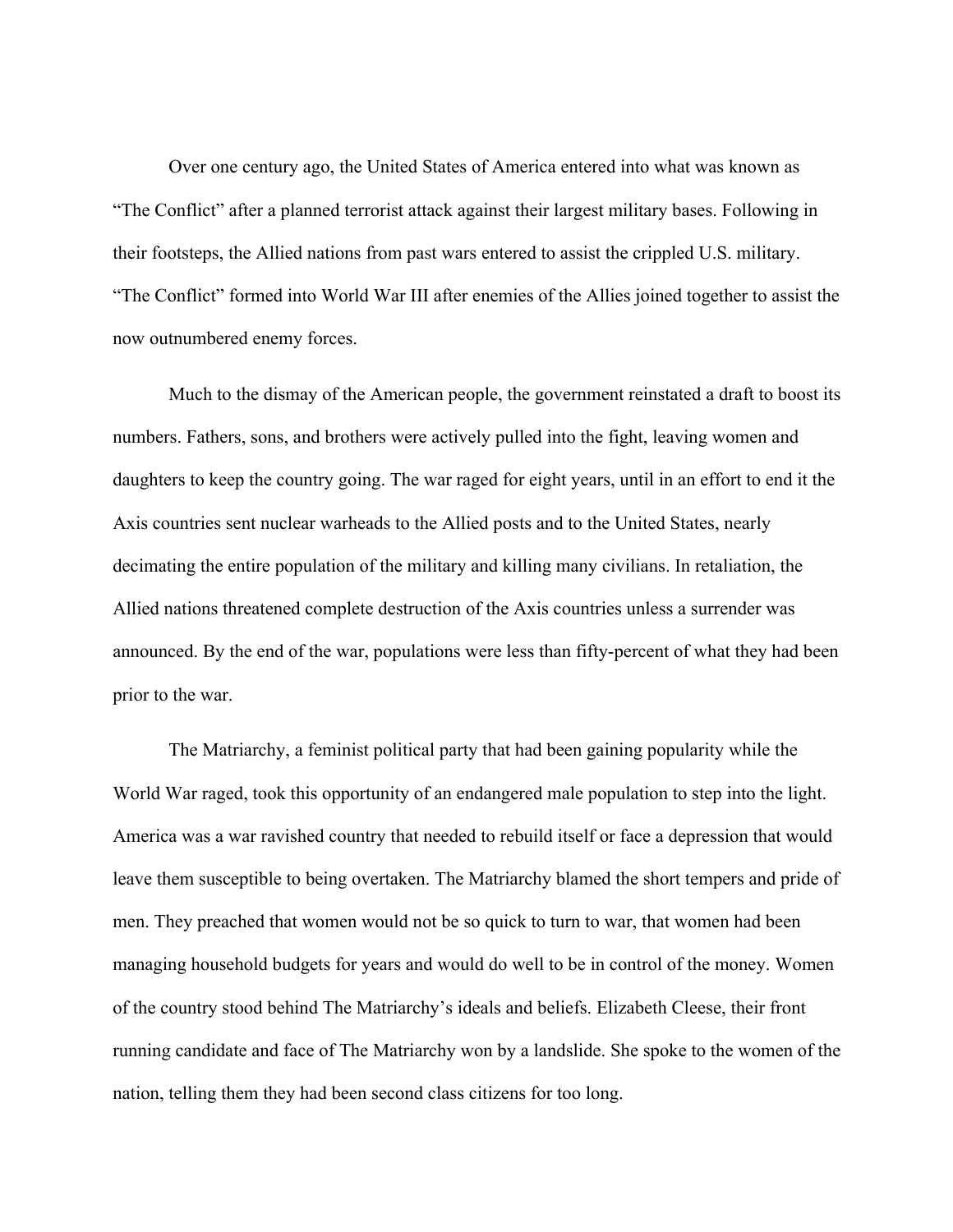The Matriarchy slowly began implementing new policies in place, claiming it was for the best of the country, the best of the people. Women controlled businesses, hospitals, the military. What few men were left were to stay at home and tend to the household and children. Men began to take their wives last names. All Americans had their D.N.A. entered into a database that the Matriarchy said, "would help us grow our male population."

The Noble program was soon implemented. Males who possessed healthy genes that could be passed on to offspring were brought to different bases and kept there. The Matriarchy called it the highest purpose a male could have. Those who were not selected were forced to. Undergo a vasectomy and placed into meaningless jobs. Those who chose to start families would be able to choose from The Noble database and undergo fertilization.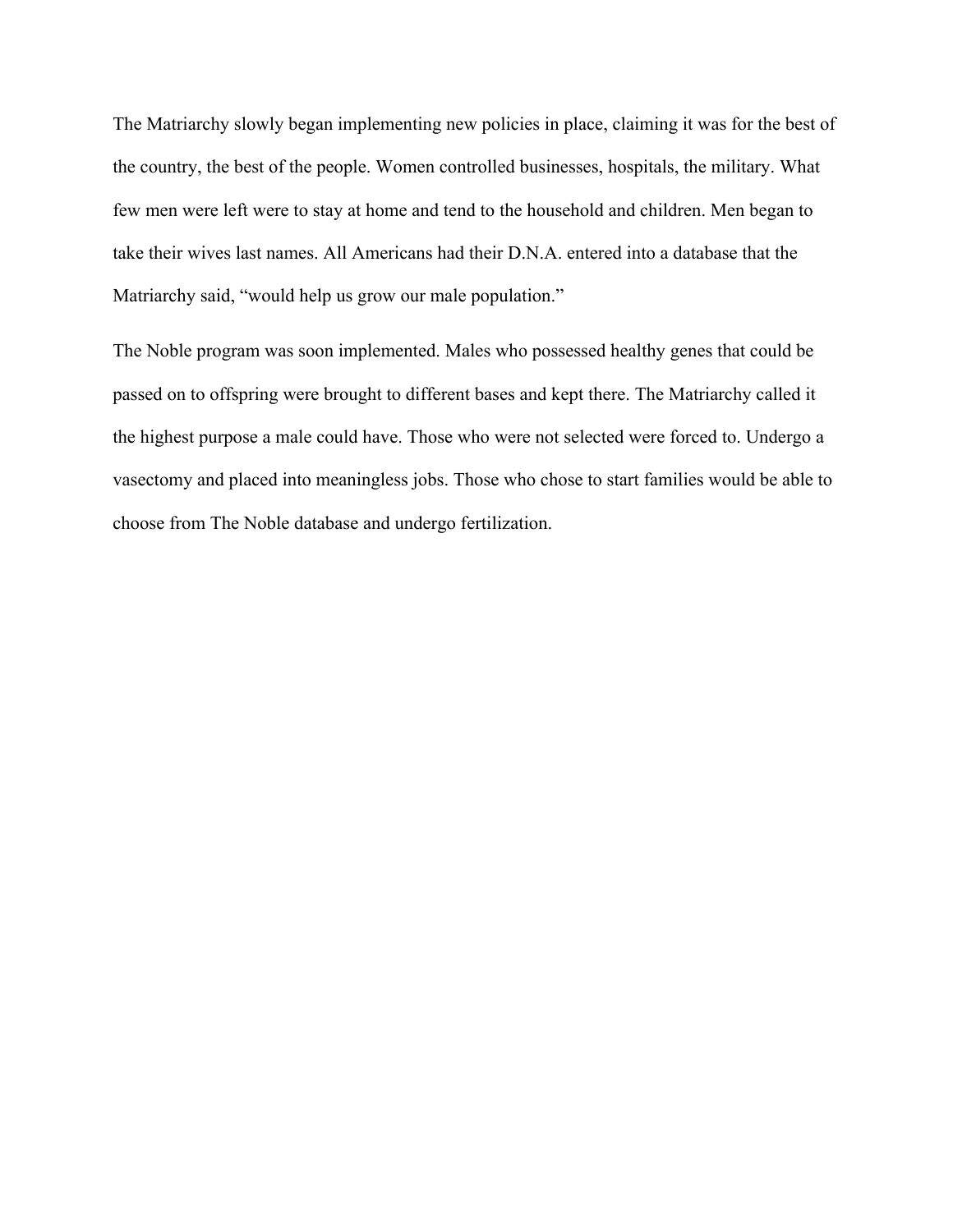Genevieve Wilde is a seventeen-year-old young woman who is the daughter of Dr.

Victoria Wilde, a Matriarchy Geneticist, and the granddaughter of Corryn Wilde, the local leader of the Matriarchy Political Party. Gen has been raised to believe the best of The Matriarchy and often volunteers her time to assist her grandmother during political events. She is very intelligent, though a bit naïve about the history of the world and what goes on around her. She holds a very close relationship with her grandfather Douglas, who raised her most of her childhood, though is guilty of viewing him as "only a man" when it comes to serious conversations. They enjoy cooking and baking together, and it is still one of her hobbies on weekends that she isn't busy with school and social or political events.

As she finishes her last year of High School and prepares to enter The University, she begins an internship with Matriarchy Genetics, wanting nothing more than to work alongside her mother for The Matriarchy.

Gen has light brown skin, often affectionately called "cinnamon skin" by her grandfather, dark brown eyes, and a thick, curly afro. She is extremely well groomed and dressed nicely, due to often being in the limelight of her grandmother's political campaigns.

Though she is not willing to admit it to her friends or family, Gen has always held a deep fondness for her best friend Wesley Pratt and assumes that they will one enter into a marriage agreement together after she finishes school and becomes a geneticist. As with her grandfather, Gen has a hard time taking Wesley seriously when he speaks about serious topics and holds it against him that his father was a Patriarchy Sympathizer. Her other two very close friends Penelope Grady and Lillian Watts are also very pro-Matriarchy to the best of her knowledge.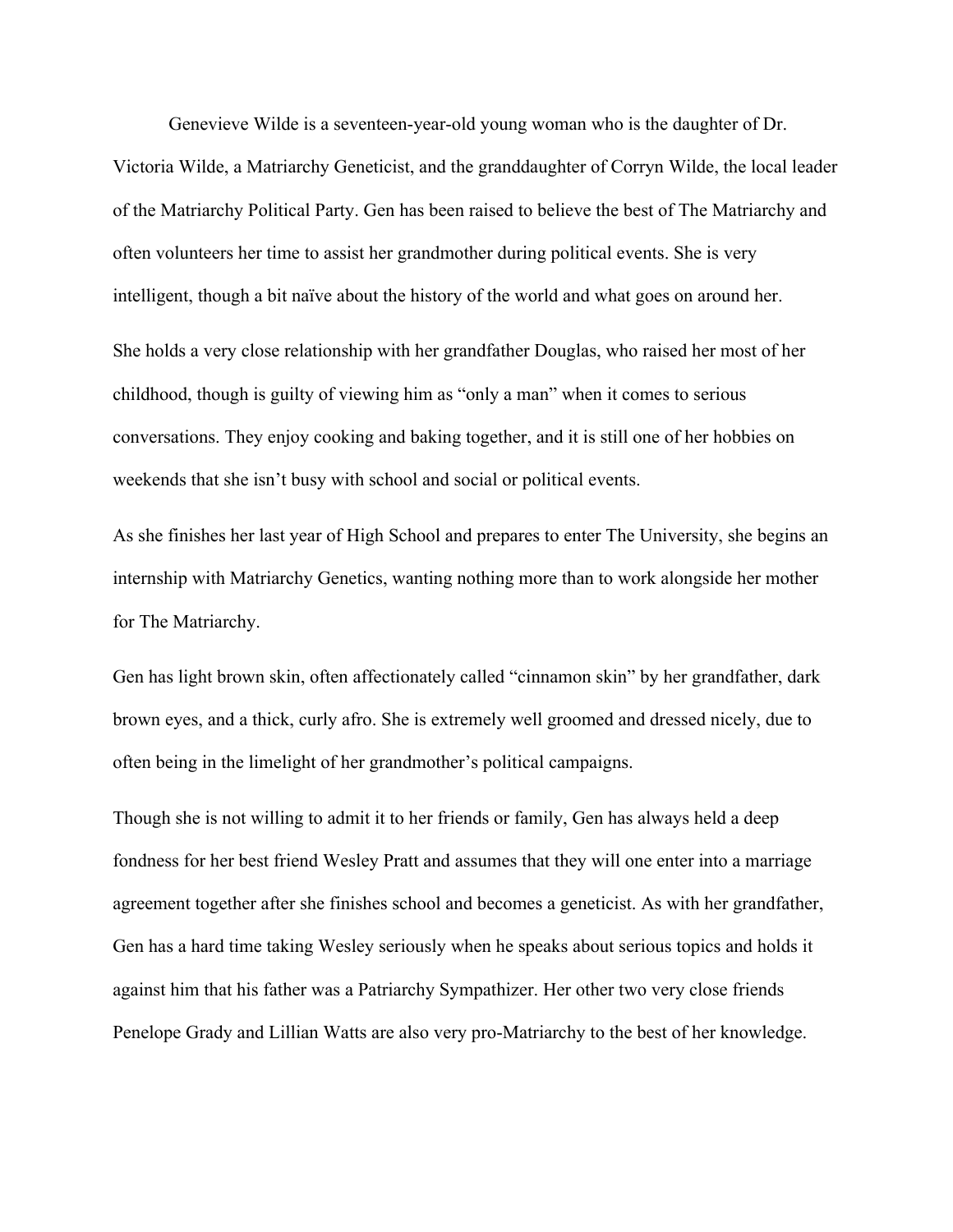Gen is very caring and affectionate with her friends and aside from breaking the rules of The Matriarchy, would do anything for them.

Gen is outgoing, who believes her greatest strength is her ability to empathize with those around her. She strongly believes that women are better leaders than men and that no man should ever be in a position of power again. Widely known to her friends and family, Gen's greatest weakness is standing up to her grandmother whenever she believes her grandmother is wrong.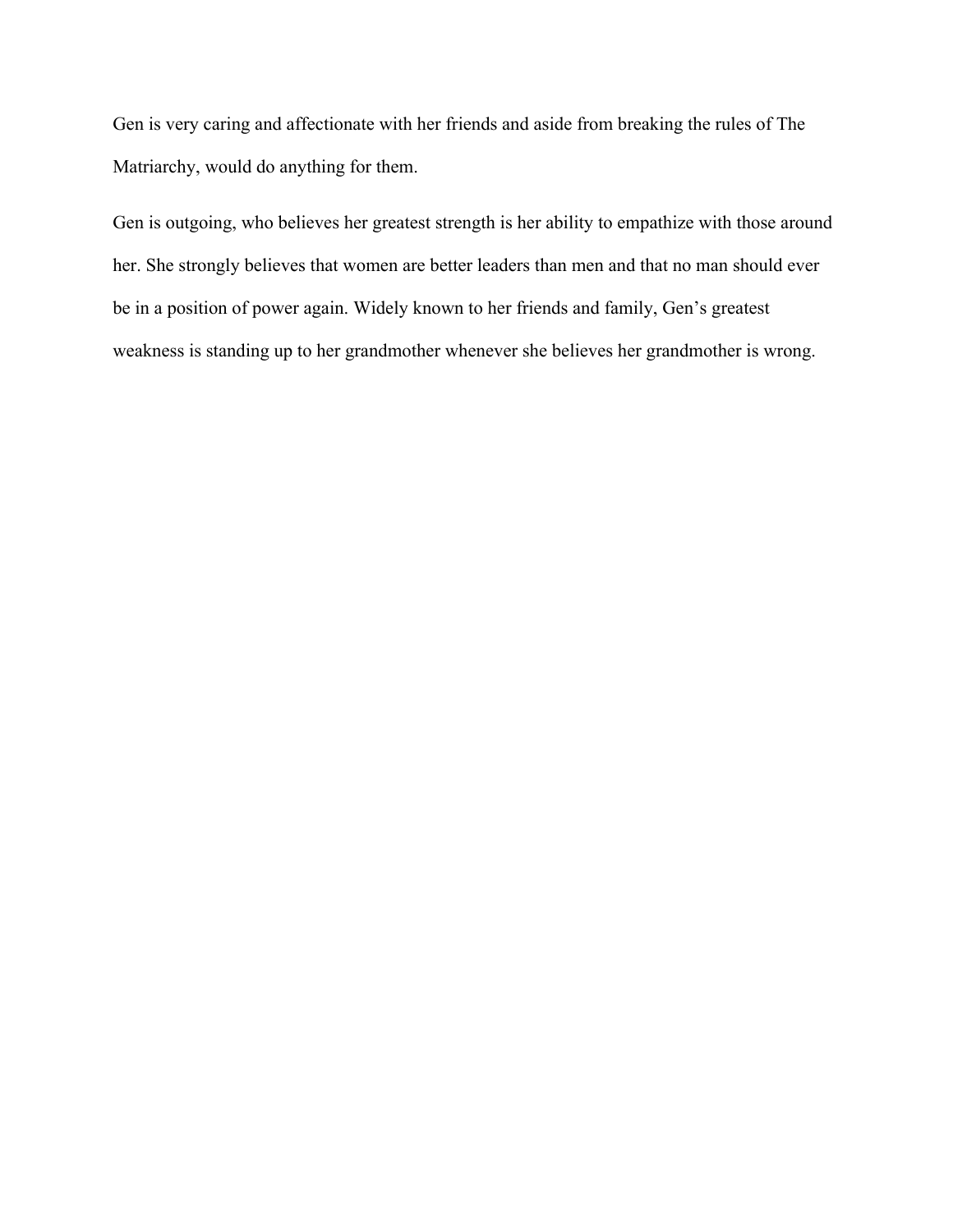Corryn Wilde is the Wilde family Matriarch. She an extremely polished and well-spoken woman with an overreaching personality. She currently leads the local Matriarch political party and enjoys flaunting her connections. Corryn is very overbearing on her daughter and granddaughter and treats her husband much like one would treat a pet. She wears her white blonde hair pulled back into a chignon and would never be caught dead in anything but a pantsuit. While leading the local government she has been known to place extremely harsh punishments on male infractions and Patriarchy Sympathizers. Her favorite thing to do is host parties for the well to do women of the town and speak for The Matriarchy events.

Victoria Wilde is the lead geneticist for the local Matriarchy Genetics lab. She is knowledgeable of the Matriarchy's plan to keep the male population low in the United States, despite their continued promise to rise it. She rarely has time for her daughter Gen, only deciding to get pregnant with her at her mother's request to carry on the Wilde family name. Using her research, she had Wesley entered into the pool of names to join The Nobles despite genetics that would deem him rather lackluster in the Matriarchy's eyes. Victoria, like her mother is considered a beauty, though she finds herself uninterested in relationships outside of work, much to her mother's dismay.

Douglas Wilde is a graying, slightly overweight man who does the bidding of his wife without question. He was married to Corryn at a young age so never worked outside of the home. He supports his wife's ideas about the Matriarchy and is extremely proud of the intelligence of his daughter and granddaughter. Though he is not close with Victoria, he and Genevieve have always had a close bond. More of a behind the scenes man, he is loyal to his family. With a pleasant outlook on his life, the only time he is disappointed is when he is brushed aside by the women he loves, as if he isn't an equal.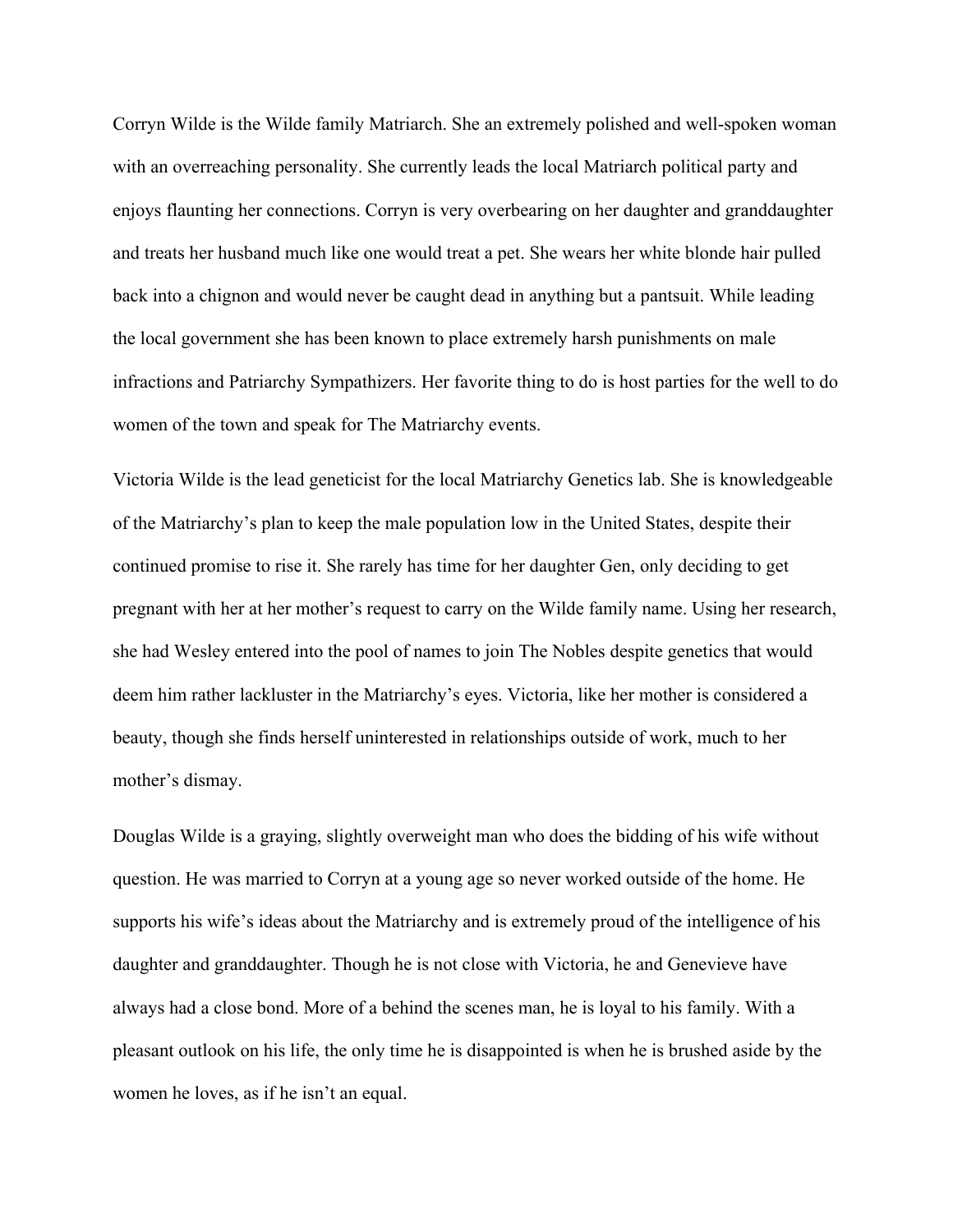Wesley Pratt is a good-looking young man with a charismatic personality. He has always looked up to the Wilde family and enjoys the company of Gen. His father was put to death when he was five for being a Patriarchy Sympathizer and for harboring Patriarchy criminals. Wesley was raised alongside Gen for much of his toddlerhood by Gen's grandfather. He has dreams of having a job and family one day, but secretly wishes he could attend The University. When he is selected to join The Nobles, he begins questioning the motives of Gen's family and The Matriarchy.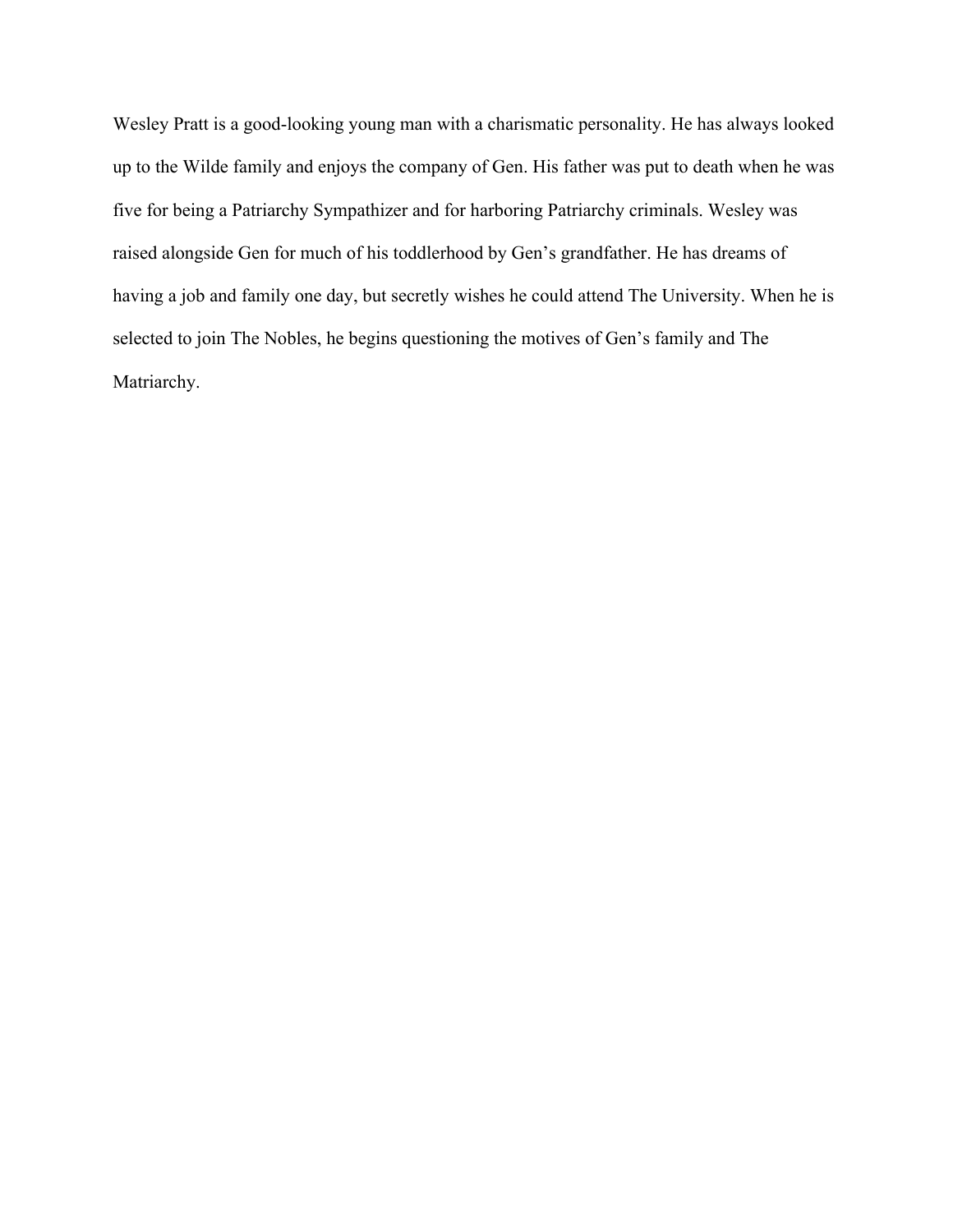Oyster City, North Carolina is the main location for my story. A Matriarchy stronghold, Oyster City is a beach lined metropolitan on the southern coast of North Carolina that formed post World War III, connecting many smaller cities and a pre-war military base. Aside from Matriarchy Genetics, it is known for its sea food industry and forestry work. Many of the women of the city work on the old base that resides Matriarchy Genetics and other Matriarchy businesses. In the summer, the town is flooded with people on vacation as it is known as. The "it" place to be for The Matriarchy Annual Celebration.

Washing D.C. is the government home of The Matriarchy and one of the largest holds for males selected to become Nobles. Many former statues and monuments from pre-World War III were destroyed by the Matriarchy as they were viewed as celebrations of males who had almost ruined the world. Most of the city that had been destroyed by air raids during the war have been abandoned and the city is only one quarter of the size it had been. Not the busy district it had been pre-war, it is mainly used as a government center, Noble holding, and is home to the United States largest and most feared prison.

The Rocky Top sits in the mountainous range of Eastern Tennessee and is said to hold the largest group of Patriarchy Sympathizers and Matriarchy Defectors. As roads through the mountain range were destroyed during the war and never rebuilt, the mountain range and thick forest provide cover and concealment for the groups hidden there. Though the Matriarchy publicly claims it is nothing more than Patriarchy lies, they know the stronghold is large and leave the area alone, believing their hold on the country is strong enough to deter any uprising.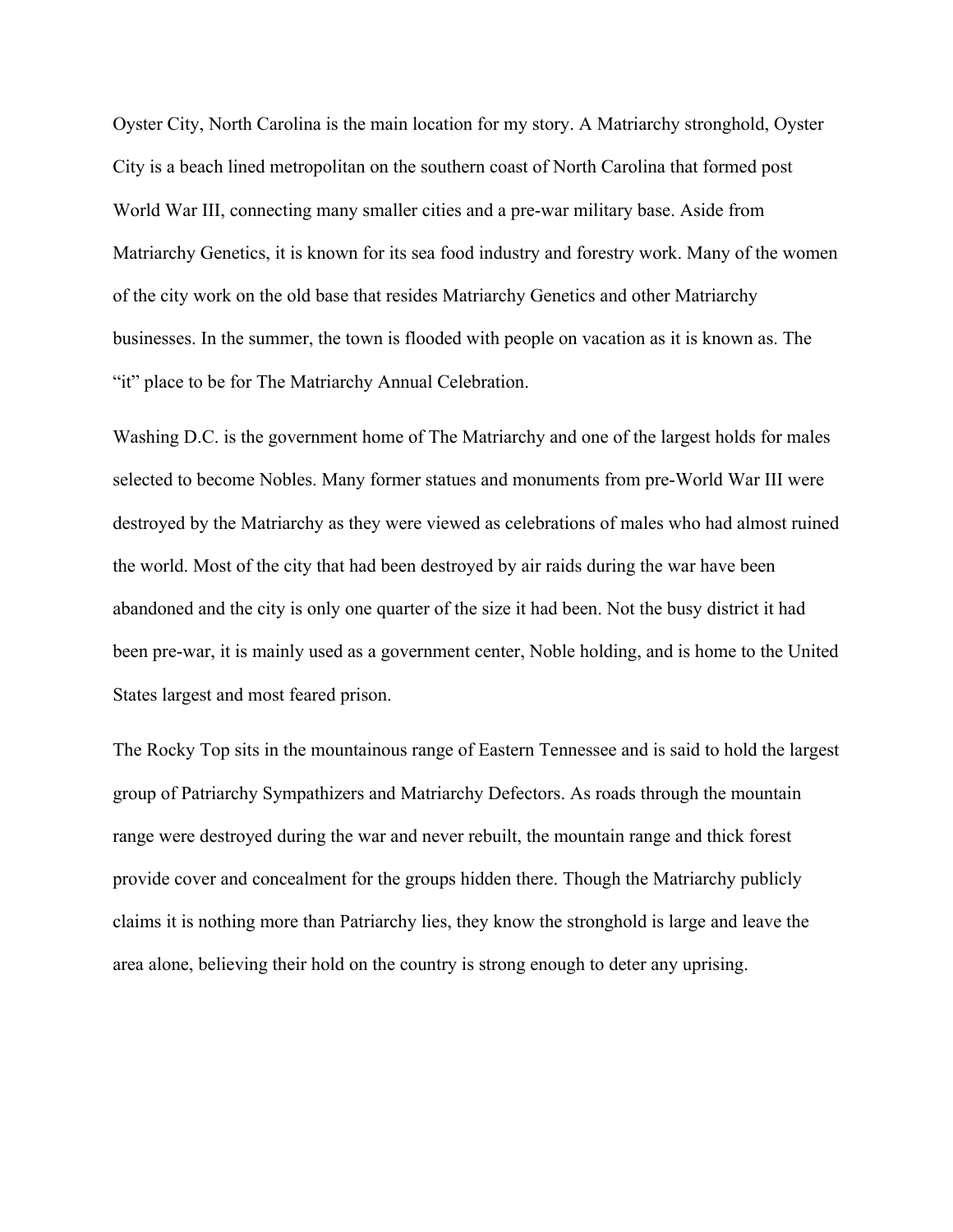Males not chosen for Noble work are given a vasectomy at the age of 18. They can choose to work menial jobs until they are married, then they are forced to be HomeHusbands. LGBTQ relationships are highly normalized, Male/Male couples may adopt children born to women who choose to not raise them. All children are conceived through InVitro Fertilization from Noble sperm.

Most citizens consider themselves agnostic, but a form of Christianity that involves a female God is still widely popular throughout the United States. Fourth of July and Christmas, though it is more about family and giving than a religious holiday, are still celebrated as national holidays, as well as World Peace Day that marked the end of World War III and Matriarchy Day that celebrates the day The Matriarchy took control of the U.S.

Matriarchy chooses males for Nobles who pass psychological, physical, and intellectual tests. While they say they are attempting to repopulate the world, through secrecy they are creating more females than males in hopes that the Patriarchy will be dissolved. The database used to "take care" of the people is used to control the population of males and females in the States as well as to track family lines of Patriarchy Sympathizers. Versions of The Matriarchy are also popular in Allied countries and most have already elected Matriarchy leaders as head of their countries. Those who have male leaders are viewed by the Allied countries as underdeveloped and dangerous. Most will not work or ally themselves with these countries or their militaries.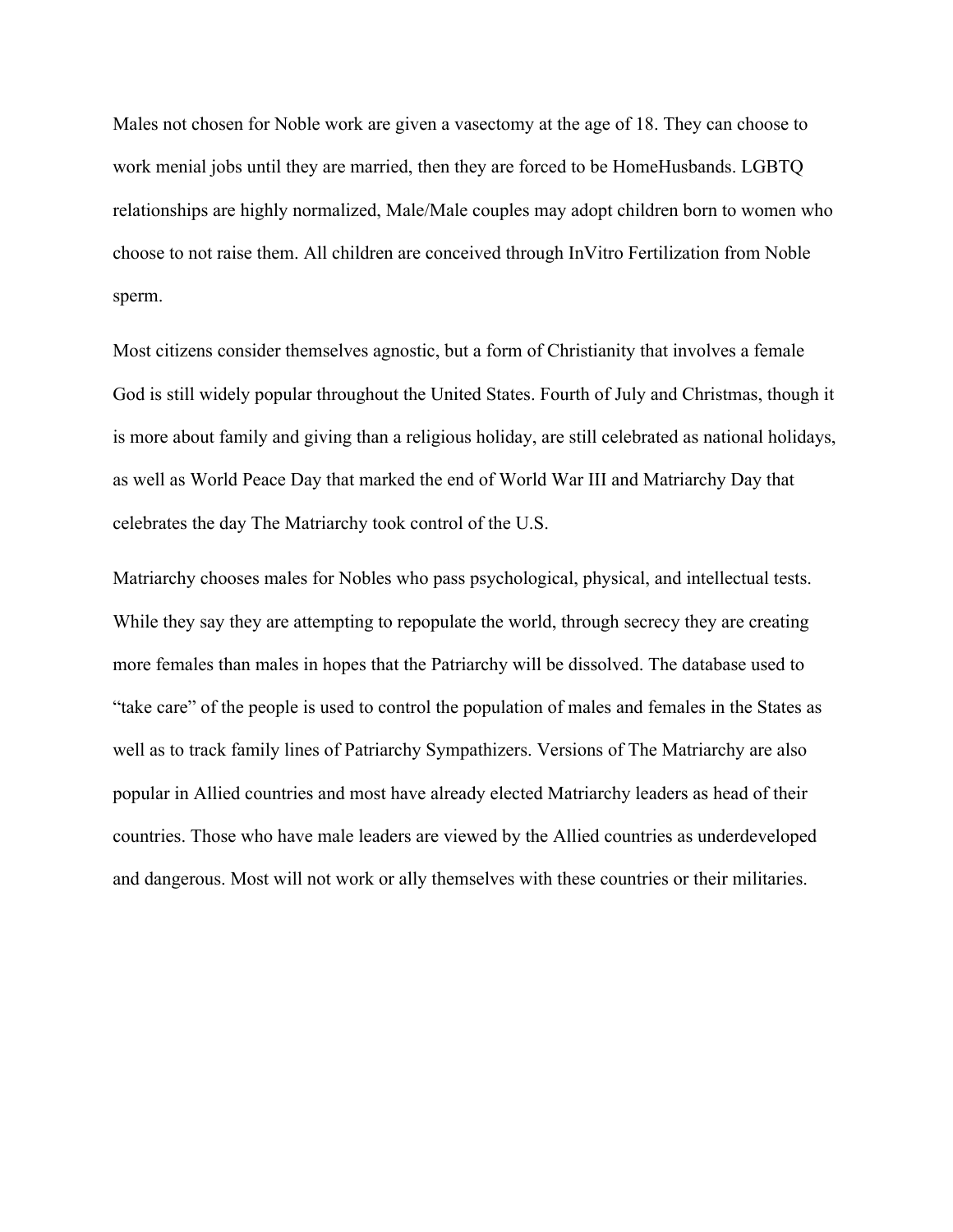Gen is preparing to start school at The University to become a geneticist. During her final year of High School she begins her internship in one of the genetics labs of The Matriarchy. Her best friend Wesley is selected as a Noble and she questions the decisions made by the political party. At a function for The Matriarchy party, one of their leaders is killed by a Patriarchy Sympathizer and Gen's fears of men is more cemented in her mind. Fearful of her grandmother, mother, and being deemed a Patriarchy Sympathizer, Gen remains quiet of her past questions and attempts to live with the fact that her life will not play out the way she had imagined. When Wesley is taken to be a Noble prior to graduation, Gen fears her mother played a part in his selection and begins investigating the studies of The Matriarchy. Gen discovers the Matriarchy's plot to keep the population imbalance permanent and that her mother had Wesley chosen, despite what The Matriarchy would consider "poor genes." After a discussion with her grandfather, Gen decides to find the underground group of Patriarchy Sympathizers despite her fears and sets out to The Rocky Top under the guise of wanting to visit The University she will be attending. Despite the trouble, she finds the group and hands over her knowledge of the inside workings of The Matriarchy that she had collected in a deal that they would assist her in rescuing Wesley from his Noble duties.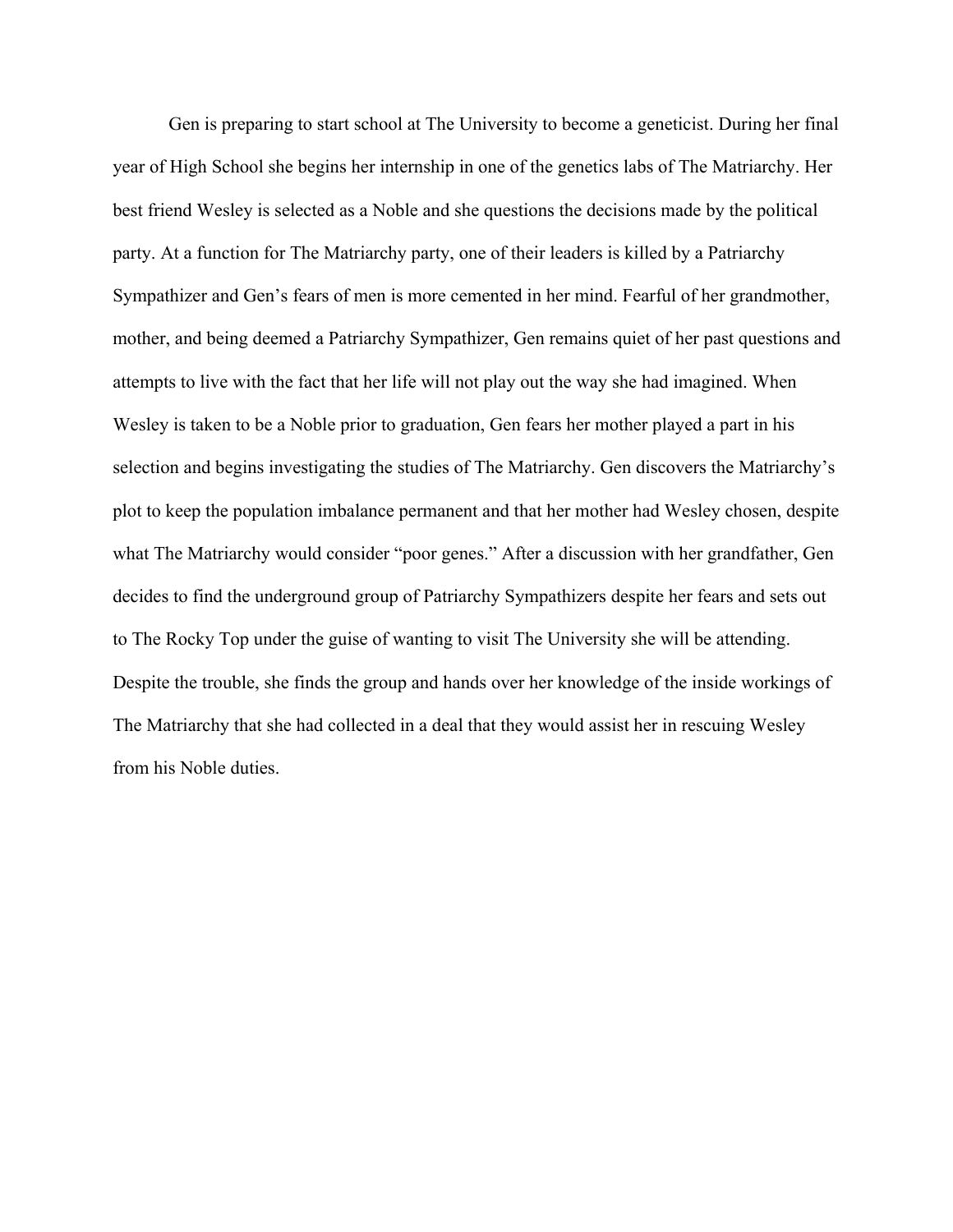"Papaw, where did you learn how to do all this?" Gen asked. Her hands, like his were covered in flour. Though she could hear the thunderstorm brewing outside in the night sky, the warmth of the oven and the smell of the bread baking made her feel at ease.

"My father taught me when I was a boy. Told me I would need to know for when I got married and had a family." He spoke the words slowly, as if remembering a far away time. Gen felt silly, of course he would have learned at home, Papaw and Gramma had been married young so he hadn't entered the workforce like so many young males do today.

"Did you?" Gen started, "What I mean is, did you ever regret not going into the workforce after school? You and Gramma didn't have Mama for a few years, you wouldn't have had to come home until then."

"No," he said in a hushed tone. Even though they were alone in the house, he still looked over his shoulder towards the entry room. Her eyes followed his. Gramma wouldn't like this conversation. Genevieve felt tense, she could see that Papaw felt uncomfortable, but something inside told her to keep going.

"Why?" Her voice was barely above a whisper, but she could have been screaming for the silence in the room. Her fingers were trembling upon the bread dough.

"I was afraid I might enjoy the work too much. I was offered a job in bakery once, but your Gramma was already in the process to select a Noble for your mother."

Gen felt as if she was seeing him for the first time. Without the lenses of The Matriarchy to paint a picturesque scene of happiness. Papaw wasn't the brightest man, but of course he was still a person who had wants and dreams. Did other men wish they had more opportunities? Of course they did, that's why there were groups of Patriarchy Sympathizers who wanted to